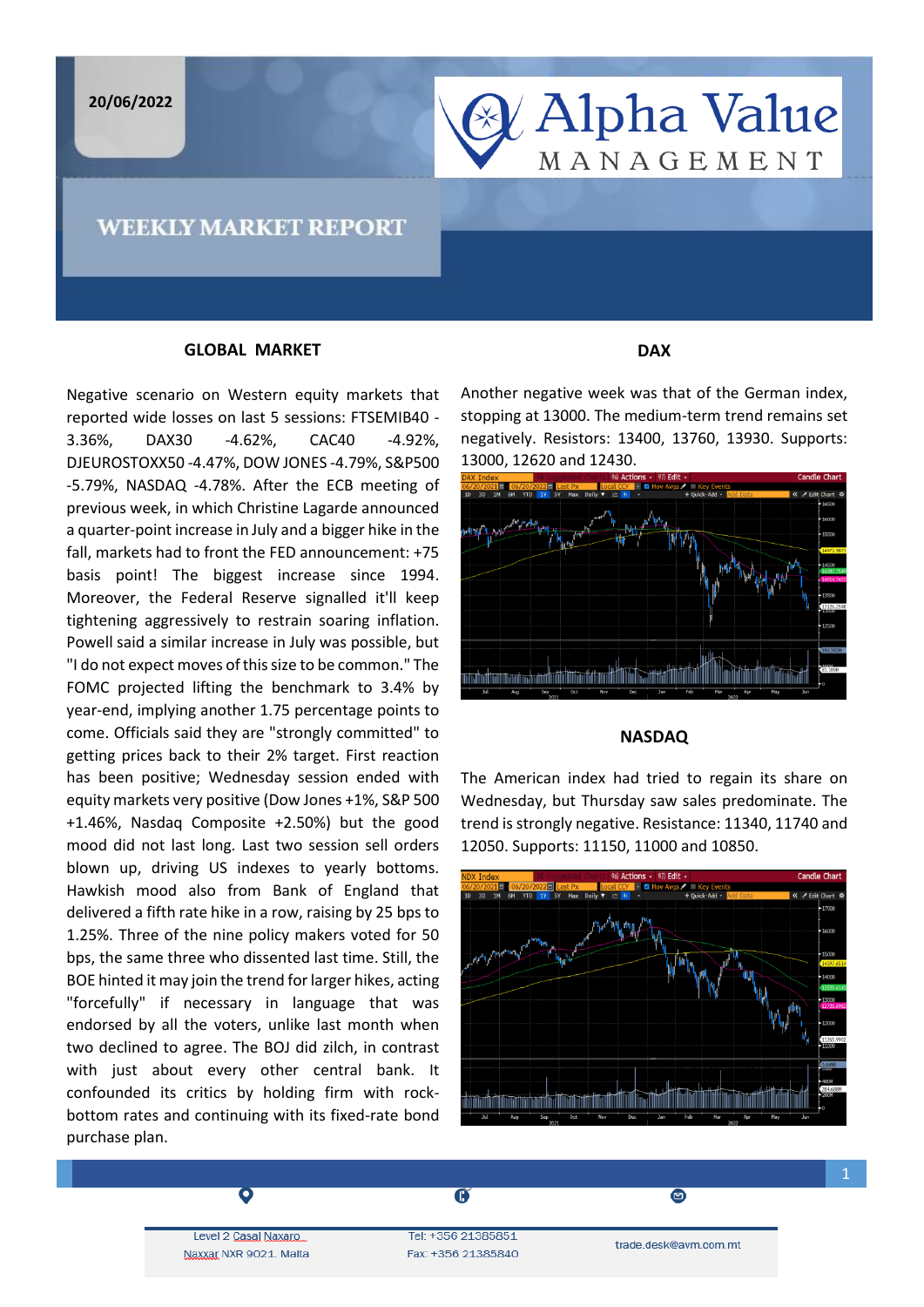**20/06/2022**

## **& Alpha Value** MANAGEMENT

### **WEEKLY MARKET REPORT**

### **EUR/USD**

The major pair begins the new trading week by extending Friday's retreat, remaining under pressure after three consecutive weekly falls following the market's rush towards the safe haven US dollar. The US Dollar Index (DXY) has managed to keep a threeweek uptrend in tact, despite falling momentarily following the Fed's interest rate hike last week. The greenback's gain could also be linked to the broad rumours of a 1.0% rate hike and hawkish Fed policymakers. However, talks relative to a slowdown of the US economy seem to have proved the greenback's bulls. For the week ahead, the key events to watch for clearer directions are those of the ECB President Christine Lagarde and Fed Chairman Jerome Powell's testimonies.

Supports: 1.0345, 1.0220, 1.0000

Resistances: 1.0615, 1.0635, 1.0700.

**GOLD**

Last week, gold's price witnessed its biggest fall in six consecutive weeks. While headings surrounding China appear to be in favour of the corrective pullback, fears over a global recession and increasing Fed rates have kept yellow metal buyers cautious. However, on the other hand, Reuters announced that President Joe Biden's administration is reviewing the removal of some tariffs relative to China, joining upbeat covid news stemming from Beijing and Shanghai, favouring the market's cautious optimism which in turn favours gold buyers. Looking ahead, gold traders will be keeping a close watch on Fed Chairman Jerome Powell's testimony for fresh insight.

Supports: \$1,834, \$1,830, \$1,816 Resistances: \$1,848, \$1,850, \$1,858